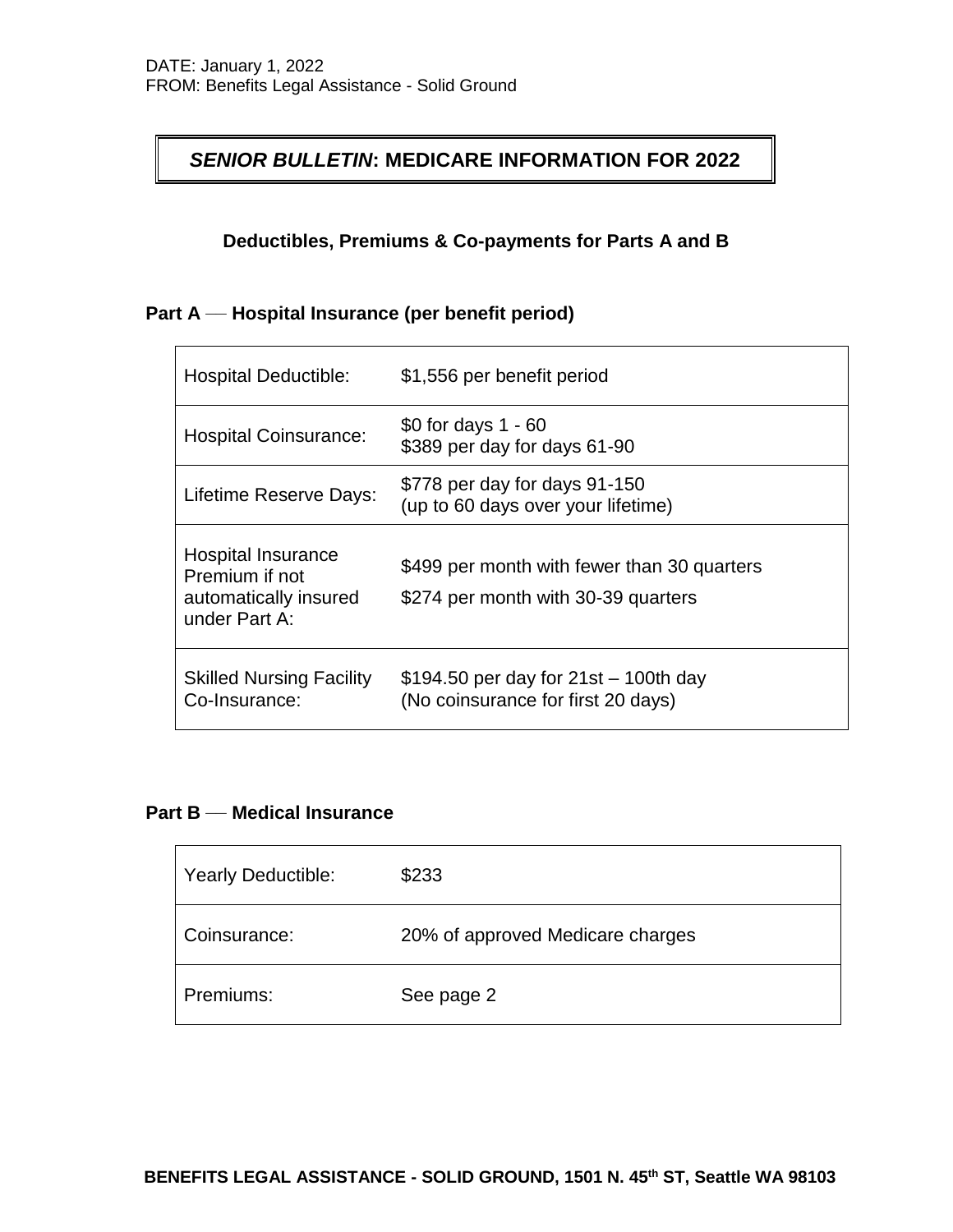Your Part B monthly premium is based on your "modified adjusted gross income" from two years earlier, as reported on your federal income tax return.<sup>1</sup> The Social Security Administration will send beneficiaries an end-of-the-year letter, advising them of next year's premium. If your income has decreased, you may be entitled to a lower premium; the letter should explain how to request this.

| <b>UNMARRIED BENEFICIARY</b>                       |                                                                                  |  |
|----------------------------------------------------|----------------------------------------------------------------------------------|--|
| Income Level                                       | <b>Part B Premium</b>                                                            |  |
| \$91,000 or less                                   | \$170.10<br>In some cases this may be less than \$170.10 (see footnote<br>below) |  |
| More than \$91,000 but<br>not more than \$114,000  | \$238.10                                                                         |  |
| More than \$114,000 but<br>not more than \$142,000 | \$340.20                                                                         |  |
| More than \$142,000 but<br>not more than \$170,000 | \$442.30                                                                         |  |
| More than \$170,000 but<br>less than \$500,000     | \$544.30                                                                         |  |
| More than or equal to<br>\$500,000                 | \$578.30                                                                         |  |

| <b>MARRIED BENEFICIARY, FILING JOINT TAX RETURN</b> |                                                                                  |  |
|-----------------------------------------------------|----------------------------------------------------------------------------------|--|
| Income Level                                        | <b>Part B Premium</b>                                                            |  |
| \$182,000 or less                                   | \$170.10<br>In some cases this may be less than \$170.10 (see footnote<br>below) |  |
| More than \$182,000 but<br>not more than \$228,000  | \$238.10                                                                         |  |
| More than \$228,000 but<br>not more than \$284,000  | \$340.20                                                                         |  |
| More than \$284,000 but<br>not more than \$340,000  | \$442.30                                                                         |  |
| More than \$340,000 but<br>less than \$750,000      | \$544.30                                                                         |  |
| More than or equal to<br>\$750,000                  | \$578.30                                                                         |  |

| <b>MARRIED BENEFICIARY, FILING SEPARATE TAX RETURN</b> |                                                                          |  |
|--------------------------------------------------------|--------------------------------------------------------------------------|--|
| <i>Income Level</i>                                    | <b>Part B Premium</b>                                                    |  |
| \$91,000 or less                                       | \$170.10<br>In some cases may be less than \$170.10 (see footnote below) |  |
| More than \$91,000, but<br>less than \$409,000         | \$544.30                                                                 |  |